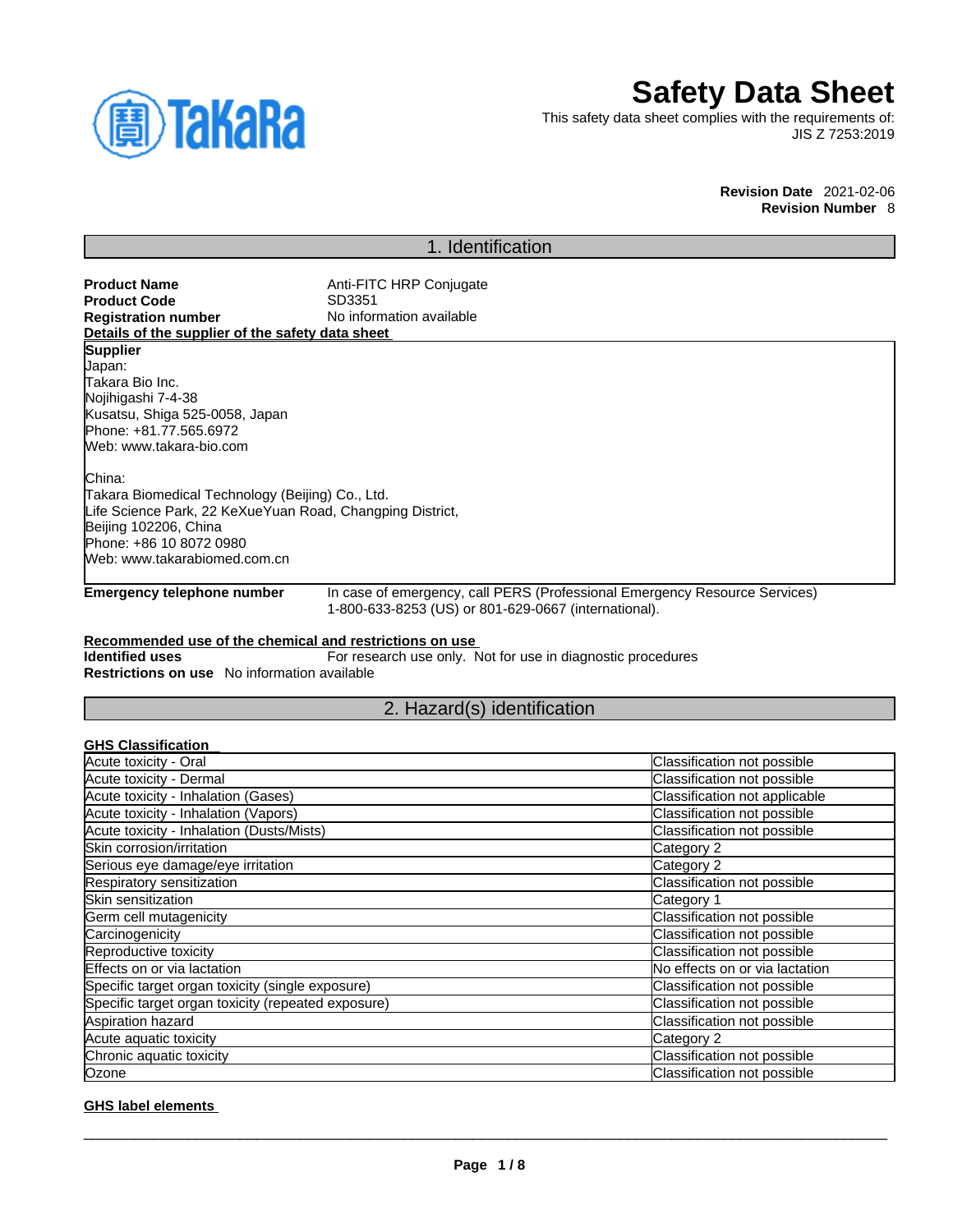

#### **Signal word Warning**

#### **Hazard Statements**

Causes skin irritation Causes serious eye irritation May cause an allergic skin reaction Toxic to aquatic life

#### **Prevention**

- Wash face, hands and any exposed skin thoroughly after handling
- Wear protective gloves/protective clothing/eye protection/face protection
- Avoid breathing dust/fume/gas/mist/vapors/spray
- Contaminated work clothing should not be allowed out of the workplace
- Avoid release to the environment

#### **Response**

- Specific treatment (see .? on this label)
- IF IN EYES: Rinse cautiously with water for several minutes. Remove contact lenses, if present and easy to do. Continue rinsing
- If eye irritation persists: Get medical advice/attention
- IF ON SKIN: Wash with plenty of water and soap
- Take off contaminated clothing and wash it before reuse
- If skin irritation or rash occurs: Get medical advice/attention

#### **Storage**

#### • Not applicable

#### **Disposal**

• Dispose of contents/container to an approved waste disposal plant

#### **Other hazards**

No information available.

#### 3. Composition/information on ingredients

#### **Pure substance/mixture** Mixture

| arv ouwolunooninaluiv  |                 |          |                            |                    |                     |                |
|------------------------|-----------------|----------|----------------------------|--------------------|---------------------|----------------|
| Chemical name          | CAS No          | Weight-% | <b>ENCS</b><br>, Inventory | <b>ENCS Number</b> | ISHL<br>. Inventory | <b>ISHL No</b> |
| <b>SECRET</b><br>TRADE | Trade<br>secret |          | Existina                   | Listed             | Existina            | Listed         |

#### **Pollutant Release and Transfer Registry (PRTR)** Not applicable

#### **Industrial Safety and Health Law**  ISHL Notifiable Substances

Not applicable

Harmful Substances Whose Names Are to be Indicated on the Label Not applicable

#### **Poisonous and Deleterious Substances Control Law**

Not applicable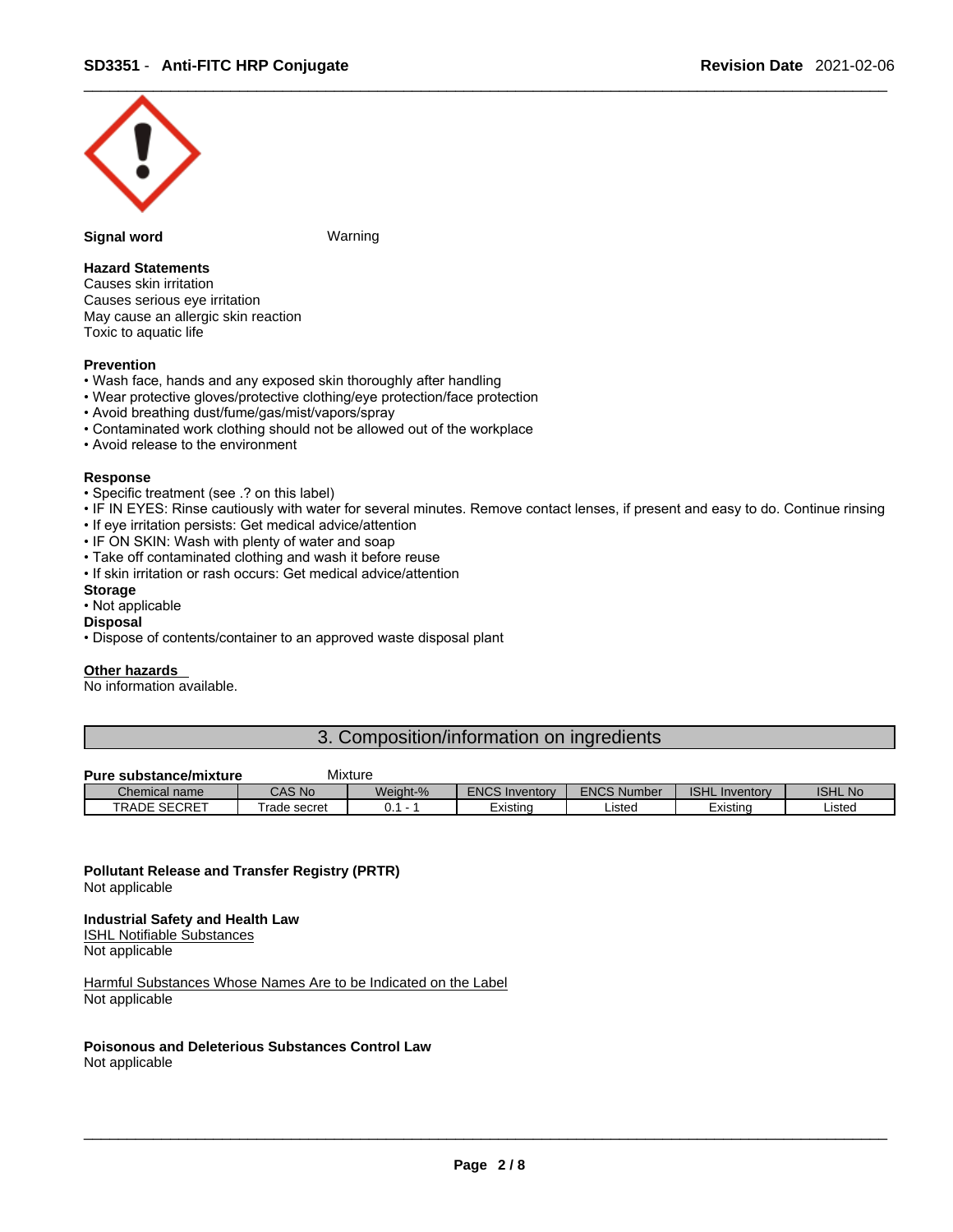**Handling** 

# 4. First-aid measures

| In case of inhalation                                 | Remove to fresh air.                                                                                                    |
|-------------------------------------------------------|-------------------------------------------------------------------------------------------------------------------------|
| In case of skin contact                               | Wash skin with soap and water.                                                                                          |
| In case of eye contact                                | Rinse thoroughly with plenty of water for at least 15 minutes, lifting lower and upper eyelids.<br>Consult a physician. |
| In case of ingestion                                  | Clean mouth with water and drink afterwards plenty of water.                                                            |
| Most important symptoms/effects,<br>acute and delayed | No information available.                                                                                               |
| Note to physicians                                    | Treat symptomatically.                                                                                                  |

## 5. Fire-fighting measures **Suitable Extinguishing Media** Use extinguishing measures that are appropriate to local circumstances and the surrounding environment. **Unsuitable extinguishing media** Do not scatter spilled material with high pressure water streams. **Specific hazards arising from the chemical** No information available. **Special Extinguishing Media** Cool drums with water spray.<br> **Large Fire** CAUTION: Use of water spra CAUTION: Use of water spray when fighting fire may be inefficient. **Special protective equipment and precautions for fire-fighters** Firefighters should wear self-contained breathing apparatus and full firefighting turnout gear. Use personal protection equipment.

#### 6. Accidental release measures

| Personal precautions, protective<br>equipment and emergency<br>procedures | Ensure adequate ventilation.                                                         |
|---------------------------------------------------------------------------|--------------------------------------------------------------------------------------|
| For emergency responders                                                  | Use personal protection recommended in Section 8.                                    |
| <b>Environmental precautions</b>                                          | See Section 12 for additional Ecological Information.                                |
| <b>Methods for containment</b>                                            | Prevent further leakage or spillage if safe to do so.                                |
| Methods for cleaning up                                                   | Pick up and transfer to properly labeled containers.                                 |
| <b>Prevention of secondary hazards</b>                                    | Clean contaminated objects and areas thoroughly observing environmental regulations. |

#### 7. Handling and storage

| <u>nanumny</u><br>Advice on safe handling   | Handle in accordance with good industrial hygiene and safety practice.   |
|---------------------------------------------|--------------------------------------------------------------------------|
| <b>Storage</b><br><b>Storage Conditions</b> | Keep containers tightly closed in a dry, cool and well-ventilated place. |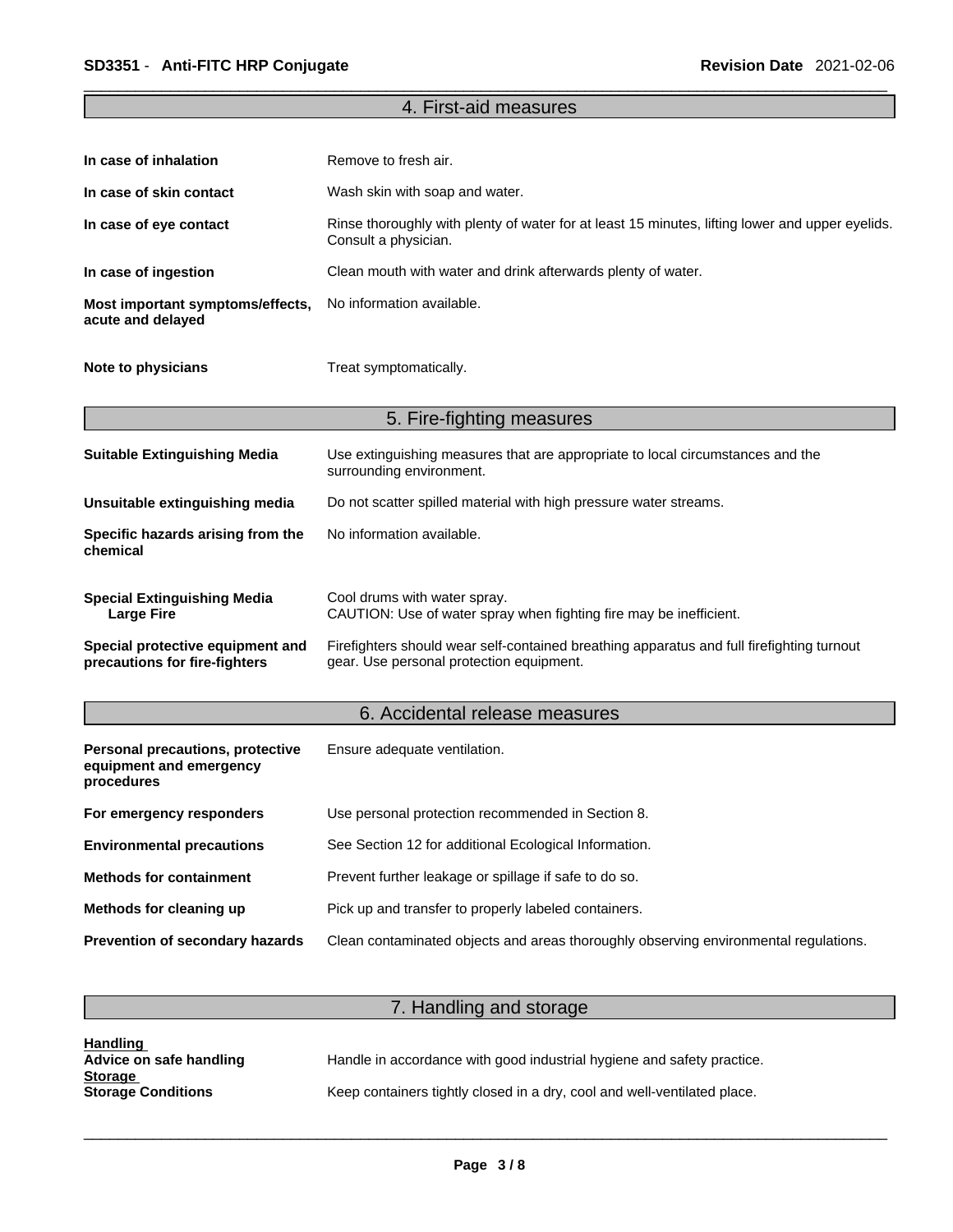|                                                                                | 8. Exposure controls/personal protection                                                                                                                                    |
|--------------------------------------------------------------------------------|-----------------------------------------------------------------------------------------------------------------------------------------------------------------------------|
| <b>Engineering controls</b>                                                    | Showers                                                                                                                                                                     |
|                                                                                | Eyewash stations<br>Ventilation systems.                                                                                                                                    |
| <b>Exposure guidelines</b>                                                     | This product, as supplied, does not contain any hazardous materials with occupational<br>exposure limits established by the region specific regulatory bodies.              |
| <b>Biological occupational exposure</b><br><b>limits</b>                       | This product, as supplied, does not contain any hazardous materials with biological limits<br>established by the region specific regulatory bodies                          |
| <b>Environmental exposure controls</b><br><b>Personal Protective Equipment</b> | No information available.                                                                                                                                                   |
| <b>Respiratory protection</b>                                                  | No protective equipment is needed under normal use conditions. If exposure limits are<br>exceeded or irritation is experienced, ventilation and evacuation may be required. |
| <b>Eye/face protection</b>                                                     | No special protective equipment required.                                                                                                                                   |

# 9. Physical and chemical properties

#### **Information on basic physical and chemical properties**

| Appearance<br><b>Physical state</b><br>Color<br>Odor<br><b>Odor Threshold</b> | No information available<br>Liquid<br>No information available<br>Odorless<br>No information available |                          |
|-------------------------------------------------------------------------------|--------------------------------------------------------------------------------------------------------|--------------------------|
| <b>Property</b>                                                               | <b>Values</b>                                                                                          | Remarks • Method         |
| Melting point / freezing point                                                |                                                                                                        | No information available |
| Boiling point/boiling range (°C)                                              |                                                                                                        | No information available |
| <b>Flammability (solid, gas)</b>                                              |                                                                                                        | No information available |
| Upper/lower flammability or explosive limits                                  |                                                                                                        |                          |
| <b>Upper flammability limit:</b>                                              |                                                                                                        |                          |
| Lower flammability limit:                                                     |                                                                                                        |                          |
| <b>Flash point</b>                                                            |                                                                                                        | ASTM D 56                |
| <b>Evaporation Rate</b>                                                       |                                                                                                        | No information available |
| <b>Autoignition temperature</b>                                               |                                                                                                        | No information available |
| <b>Decomposition temperature</b>                                              |                                                                                                        | No information available |
| рH                                                                            |                                                                                                        | No information available |
| <b>Viscosity</b>                                                              |                                                                                                        |                          |
| <b>Kinematic viscosity</b>                                                    |                                                                                                        | No information available |
| <b>Dynamic Viscosity</b>                                                      |                                                                                                        | No information available |
| <b>Water solubility</b>                                                       |                                                                                                        | No information available |
| Solubility in other solvents                                                  |                                                                                                        | No information available |
| <b>Partition Coefficient</b>                                                  |                                                                                                        | No information available |
| (n-octanol/water)                                                             |                                                                                                        |                          |
| Vapor pressure                                                                |                                                                                                        | No information available |
| Vapor density                                                                 |                                                                                                        | No information available |
| <b>Relative density</b>                                                       |                                                                                                        | No information available |
| <b>Particle characteristics</b>                                               |                                                                                                        |                          |
| <b>Particle Size</b>                                                          |                                                                                                        | Not applicable           |
| <b>Particle Size Distribution</b>                                             |                                                                                                        | Not applicable           |
| <b>Other information</b>                                                      |                                                                                                        |                          |
| <b>Explosive properties</b>                                                   | No information available                                                                               |                          |
| <b>Oxidizing properties</b>                                                   | No information available                                                                               |                          |

**Skin and body protection** No special protective equipment required.

10. Stability and reactivity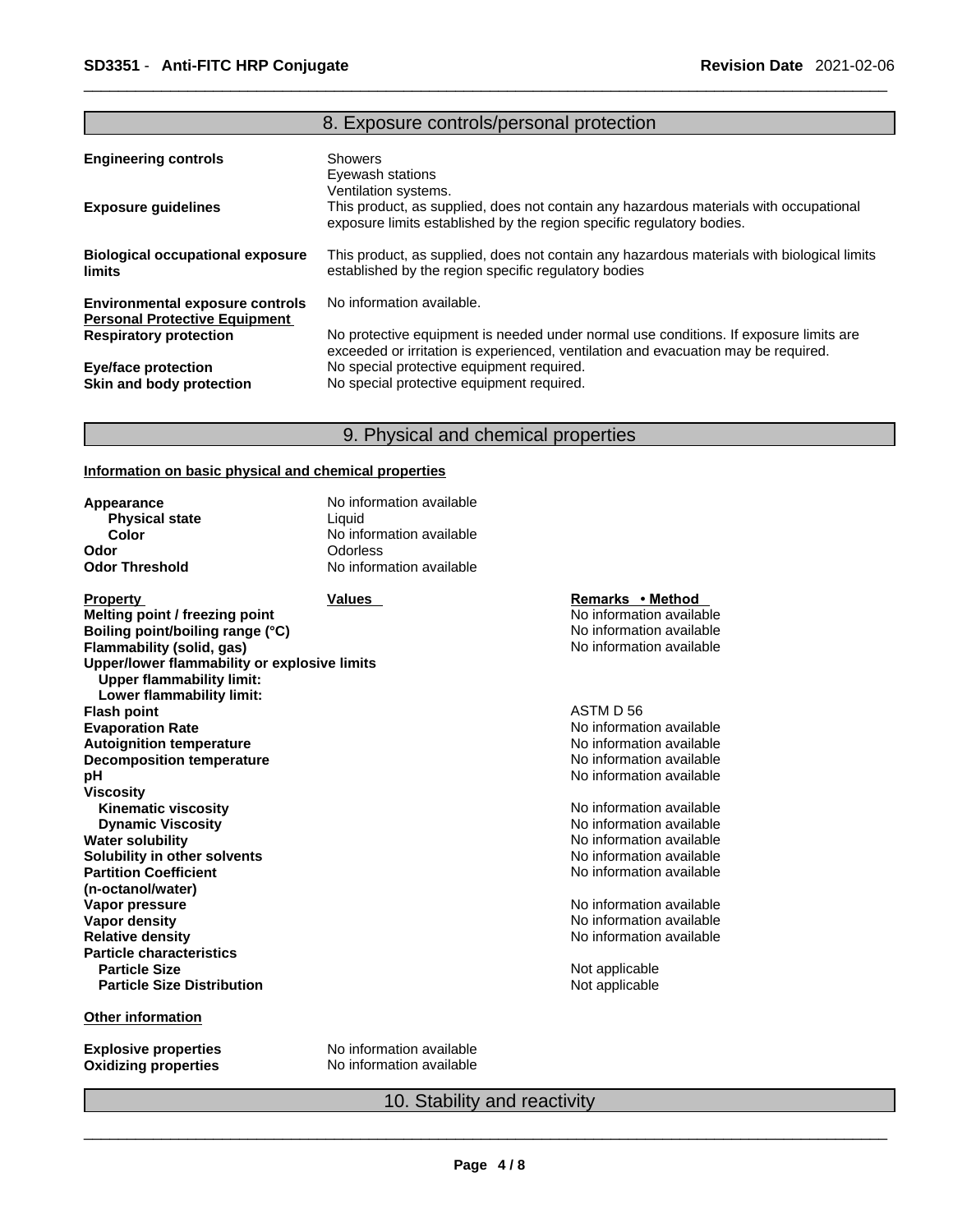| <b>Reactivity</b>                                                       | No information available.                                                  |
|-------------------------------------------------------------------------|----------------------------------------------------------------------------|
| <b>Chemical stability</b>                                               | Stable under normal conditions.                                            |
| <b>Possibility of hazardous reactions</b> None under normal processing. |                                                                            |
| Incompatible materials                                                  | None known based on information supplied.                                  |
|                                                                         | Hazardous Decomposition Products None known based on information supplied. |
| <b>Explosion Data</b>                                                   |                                                                            |
| Sensitivity to static discharge                                         | None.                                                                      |
| Sensitivity to mechanical impact None.                                  |                                                                            |

11. Toxicological information

#### **Acute toxicity**

#### **Numerical measures of toxicity - Product Information**

#### **The following values are calculated based on chapter 3.1 of the GHS document**

| ATEmix (oral)                 | 73,948.00 mg/kg |
|-------------------------------|-----------------|
| ATEmix (dermal)               | 36,981.40 mg/kg |
| ATEmix (inhalation-dust/mist) | 37.048 mg/l     |

26.052 % of the mixture consists of ingredient(s) of unknown acute oral toxicity 26.052 % of the mixture consists of ingredient(s) of unknown acute dermal toxicity 26.052 % of the mixture consists of ingredient(s) of unknown acute inhalation toxicity (gas) 26.052 % of the mixture consists of ingredient(s) of unknown acute inhalation toxicity (vapor) 26.052 % of the mixture consists of ingredient(s) of unknown acute inhalation toxicity (dust/mist)

| Chemical<br>name                    | Oral LD50                                          | Dermal LD50 | $\sim$ $\sim$ $\sim$<br><b>Inhalation</b><br>LUOU |
|-------------------------------------|----------------------------------------------------|-------------|---------------------------------------------------|
| <b>SECRET</b><br>TD.<br><b>RADE</b> | Rat<br>, ma/ko<br>$\overline{\phantom{0}}$<br>= లం |             |                                                   |
| hhroviations and acronyms           |                                                    |             |                                                   |

#### *Abbreviations and acronyms Rat: Rat*

**Symptoms** No information available.

#### **Product Information**

| Ingestion           | Specific test data for the substance or mixture is not available. |
|---------------------|-------------------------------------------------------------------|
| <b>Inhalation</b>   | Specific test data for the substance or mixture is not available. |
| <b>Skin contact</b> | Specific test data for the substance or mixture is not available. |
| Eye contact         | Specific test data for the substance or mixture is not available. |

| <b>Germ cell mutagenicity</b> | Based on available data, the classification criteria are not met. Classification not possible. |
|-------------------------------|------------------------------------------------------------------------------------------------|
| Carcinogenicity               | Based on available data, the classification criteria are not met. Classification not possible. |
| <b>Reproductive toxicity</b>  | Based on available data, the classification criteria are not met. Classification not possible. |
| <b>STOT - single exposure</b> | Based on available data, the classification criteria are not met. Classification not possible. |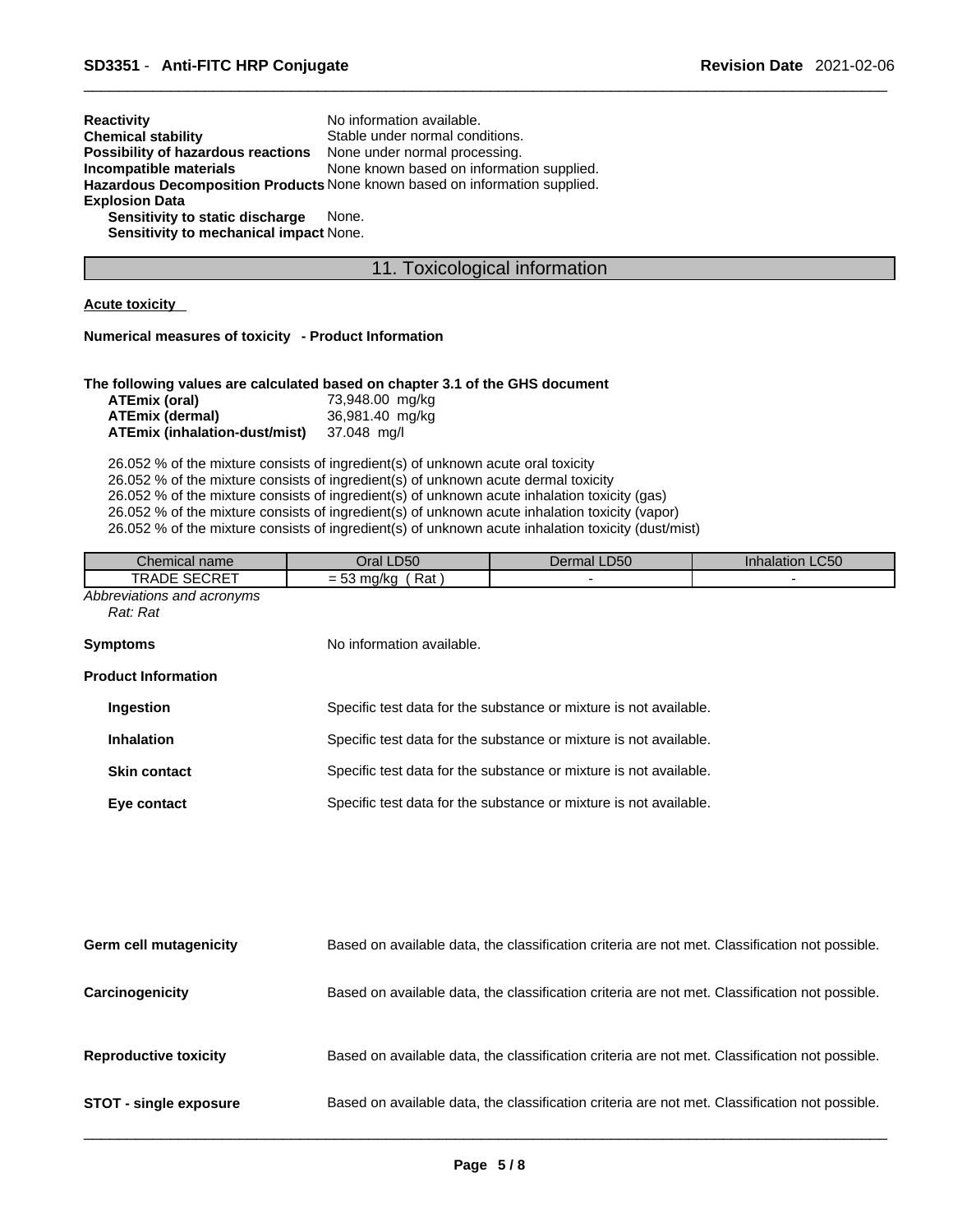**STOT - repeated exposure** Based on available data, the classification criteria are not met. Classification not possible.

**Aspiration hazard** Based on available data, the classification criteria are not met. Classification not possible.

# 12. Ecological information

**Ecotoxicity** Classification not possible. Based on available data, the classification criteria are not met.

| Percentage for unknown<br>hazards | 0.052 % of the mixture consists of component(s) of unknown hazards to the aquatic<br>environment. |                                                                  |                                         |  |
|-----------------------------------|---------------------------------------------------------------------------------------------------|------------------------------------------------------------------|-----------------------------------------|--|
| Chemical name                     | Algae/aguatic plants                                                                              | Fish                                                             | Crustacea                               |  |
| <b>TRADE SECRET</b>               | $0.03 - 0.13$ : 96 h                                                                              | 1.6: 96 h Oncorhynchus mykiss $ 0.12 - 0.3$ : 48 h Daphnia magna |                                         |  |
|                                   | Pseudokirchneriella subcapitata                                                                   | mg/L LC50 semi-static                                            | $\lfloor$ mg/L EC50 Flow through 0.71 - |  |
|                                   | mg/L EC50 static 0.11 - 0.16: 72                                                                  |                                                                  | 0.99: 48 h Daphnia magna mg/L           |  |
|                                   | h Pseudokirchneriella                                                                             |                                                                  | EC50 Static 4.71: 48 h Daphnia          |  |
|                                   | subcapitata mg/L EC50 static                                                                      |                                                                  | magna mg/L EC50                         |  |

**Persistence and degradability** No information available.

| <b>Bioaccumulation</b> |  |
|------------------------|--|
|------------------------|--|

**Bioman There is no data for this product.** 

| <b>Component Information</b> |  |
|------------------------------|--|
|------------------------------|--|

**IMDG** 

| $\sim$<br>Chemical name | ∖ coefficient<br>Partition |
|-------------------------|----------------------------|
| <b>TRADE SECRET</b>     | 0.75<br>. .                |
|                         |                            |

**Hazardous to the ozone layer** Classification not possible. Based on available data, the classification criteria are not met.<br>**Other adverse effects No information available**. **Other** adverse effects

#### 13. Disposal considerations

| Waste from residues/unused    | Dispose of in accordance with local regulations. Dispose of waste in accordance with |
|-------------------------------|--------------------------------------------------------------------------------------|
| products                      | environmental legislation.                                                           |
| <b>Contaminated packaging</b> | Do not reuse empty containers.                                                       |

# 14. Transport information

| טשווו                      |                                                                                              |
|----------------------------|----------------------------------------------------------------------------------------------|
| UN number or ID number     | <b>UN3082</b>                                                                                |
| UN proper shipping name    | Environmentally hazardous substance, liquid, n.o.s.                                          |
| <b>Description</b>         | Environmentally hazardous substance, liquid, n.o.s. (ProClin 300), 9, III, Marine<br>UN3082. |
|                            | Pollutant                                                                                    |
| Transport hazard class(es) | 9                                                                                            |
| Packing group              | Ш                                                                                            |
| <b>Marine pollutant</b>    | P                                                                                            |
| EmS-No                     | $F-A, S-F$                                                                                   |
| <b>Special Provisions</b>  | 274, 335, 969                                                                                |
| <b>ADR</b>                 |                                                                                              |
| UN number or ID number     | UN3082                                                                                       |
|                            |                                                                                              |
|                            |                                                                                              |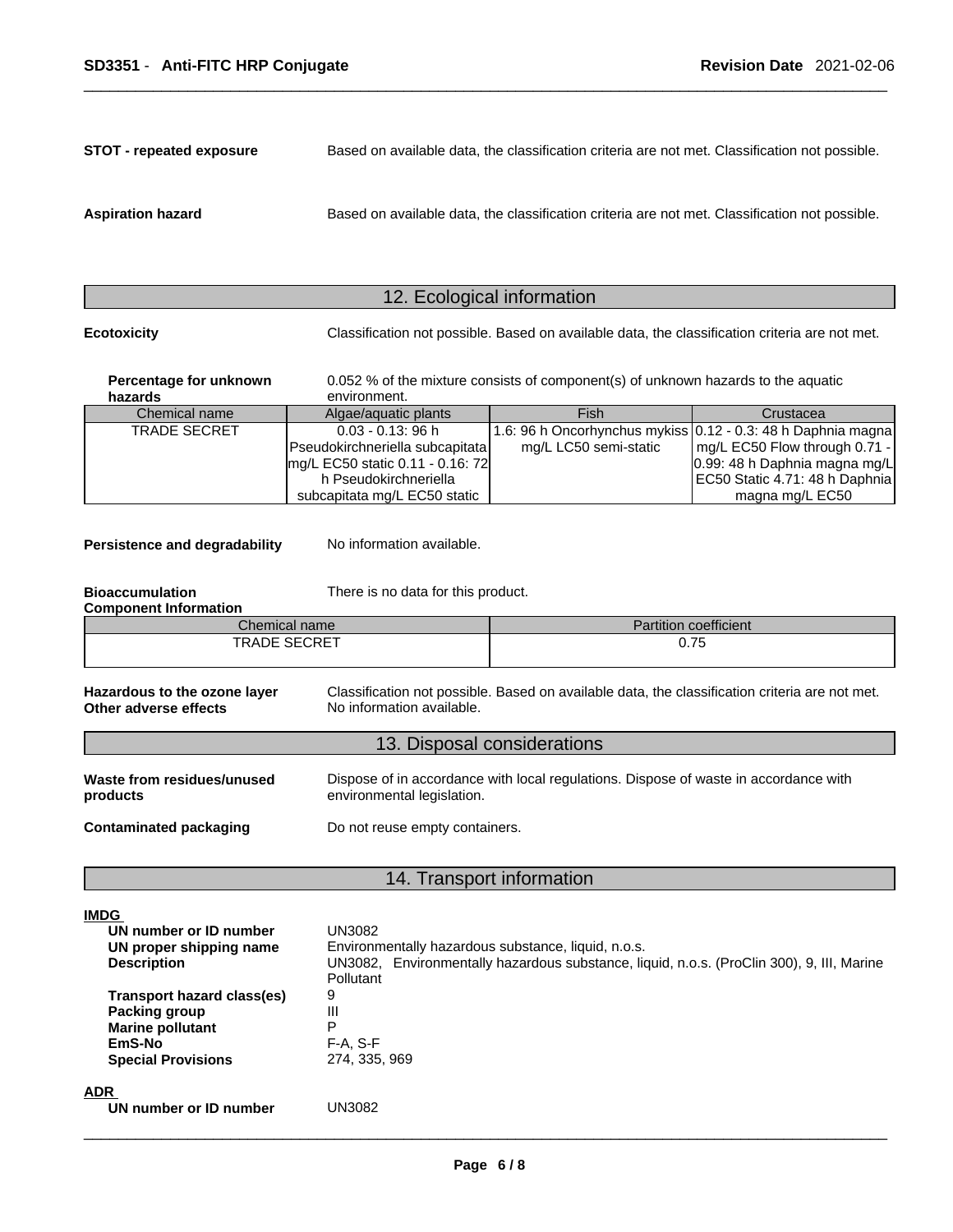#### \_\_\_\_\_\_\_\_\_\_\_\_\_\_\_\_\_\_\_\_\_\_\_\_\_\_\_\_\_\_\_\_\_\_\_\_\_\_\_\_\_\_\_\_\_\_\_\_\_\_\_\_\_\_\_\_\_\_\_\_\_\_\_\_\_\_\_\_\_\_\_\_\_\_\_\_\_\_\_\_\_\_\_\_\_\_\_\_\_\_\_\_\_ **SD3351** - **Anti-FITC HRP Conjugate Revision Date** 2021-02-06

| UN proper shipping name<br><b>Description</b><br>Transport hazard class(es)<br>Packing group<br><b>Environmental hazards</b><br><b>ERG Code</b><br><b>Special Provisions</b> | Environmentally hazardous substance, liquid, n.o.s.<br>UN3082, Environmentally hazardous substance, liquid, n.o.s. (ProClin 300), 9, III, (-)<br>9<br>Ш<br>Yes<br>9L<br>274, 335, 601, 375 |
|------------------------------------------------------------------------------------------------------------------------------------------------------------------------------|--------------------------------------------------------------------------------------------------------------------------------------------------------------------------------------------|
| IATA                                                                                                                                                                         |                                                                                                                                                                                            |
| UN number or ID number                                                                                                                                                       | <b>UN3082</b>                                                                                                                                                                              |
| UN proper shipping name                                                                                                                                                      | Environmentally hazardous substance, liquid, n.o.s.                                                                                                                                        |
| <b>Description</b>                                                                                                                                                           | UN3082, Environmentally hazardous substance, liquid, n.o.s. (ProClin 300), 9, III                                                                                                          |
| Transport hazard class(es)                                                                                                                                                   | 9                                                                                                                                                                                          |
| Packing group                                                                                                                                                                | III                                                                                                                                                                                        |
| <b>Special Provisions</b><br><b>ERG Code</b>                                                                                                                                 | A97, A158, A197<br>9L                                                                                                                                                                      |
|                                                                                                                                                                              |                                                                                                                                                                                            |
| Japan                                                                                                                                                                        |                                                                                                                                                                                            |
| UN number or ID number                                                                                                                                                       | <b>UN3082</b>                                                                                                                                                                              |
| UN proper shipping name                                                                                                                                                      | Environmentally hazardous substance, liquid, n.o.s.                                                                                                                                        |
| <b>Description</b>                                                                                                                                                           | UN3082, Environmentally hazardous substance, liquid, n.o.s. (ProClin 300), 9, III                                                                                                          |
| Transport hazard class(es)                                                                                                                                                   | 9<br>Ш                                                                                                                                                                                     |
| Packing group<br><b>Environmental Hazard</b>                                                                                                                                 | Yes                                                                                                                                                                                        |
| <b>Special Provisions</b>                                                                                                                                                    | 274, 335                                                                                                                                                                                   |
|                                                                                                                                                                              |                                                                                                                                                                                            |

### 15. Regulatory information

#### **National regulations**

**Pollutant Release and Transfer Registry (PRTR)** Not applicable

**Industrial Safety and Health Law** Not applicable **ISHL Notifiable Substances** Not applicable

**Poisonous and Deleterious Substances Control Law** Not applicable

**Fire Service Law:** Not applicable

**Act on the Evaluation of Chemical Substances and Regulation of Their Manufacture, etc. (CSCL)** Not applicable

**Ship (Marine Transportation) Safety Act** See section 14 for more information **Civil Aeronautics Act** See section 14 for more information **Act on Prevention of Marine Pollution and Maritime Disaster** Not applicable **Act on Port Regulation Law** See section 14 for more information

**International Regulations**

**The Stockholm Convention on Persistent Organic Pollutants** Not applicable

**The Rotterdam Convention** Not applicable

**International Inventories**